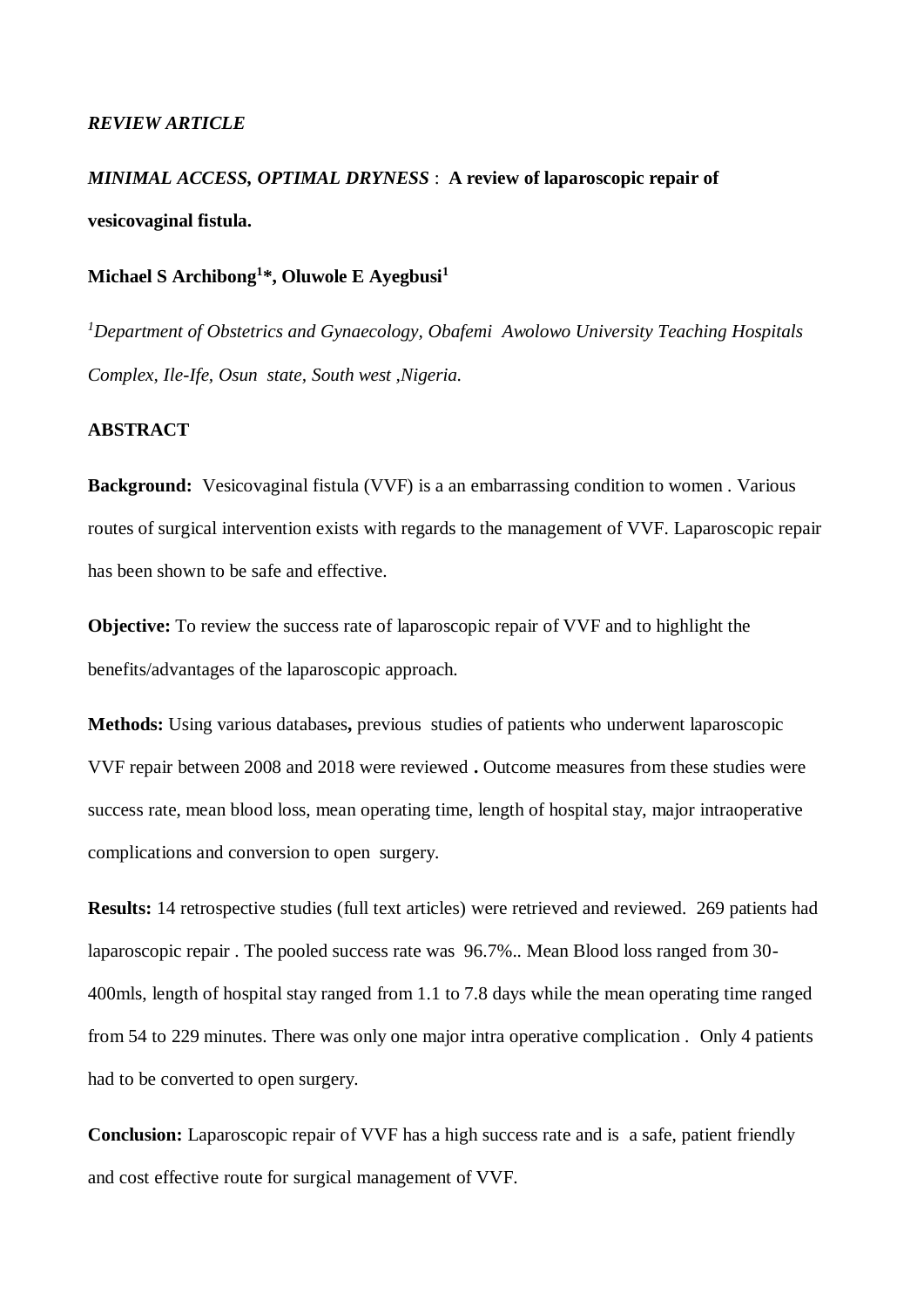**Key words**: *Vesico-vaginal fistula, laparoscopic route, abdominal repair*

**How to cite: Archibong M.S, Ayegbusi O.E.** *MINIMAL ACCESS, OPTIMAL DRYNESS* : **A review of laparoscopic repair of vesicovaginal fistula. World J Lap Surg 2019 Corresponding author**: **Michael S Archibong. Senior Registrar, Department of Obstetrics and Gynaecology, Obafemi Awolowo University Teaching Hospitals Complex, Ile-Ife, South west Nigeria. Phone: +2348063553021, Email: [beracah4@yahoo.com](mailto:beracah4@yahoo.com)**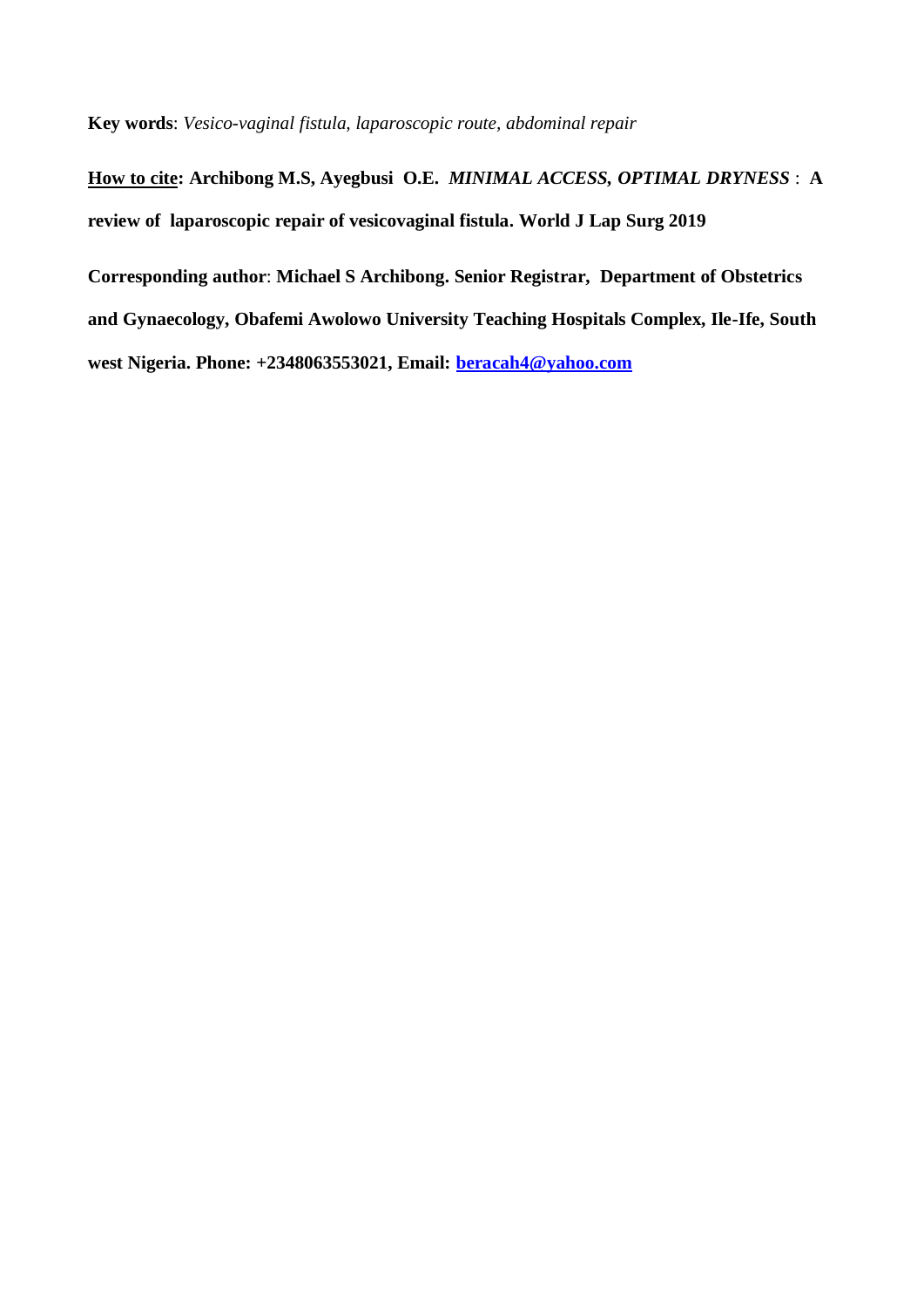## **Introduction**

Vesico-vaginal fistula (VVF) is an abnormal communication between the epithelium of the bladder and that of the vagina which leads to continuous/total involuntary leakage of urine. It is a condition that not only affects the health of the woman but also imposes a great deal of social embarrassment and psychological trauma on the patient. It is considered as one of the most dehumanizing conditions that affects and reduces the quality of life of women  $<sup>1</sup>$ </sup>

The aetiology of VVF is largely influenced by socioeconomic development /standard of health care delivery system. In underdeveloped/developing countries, Prolonged labour accounts for over 90% of VVF; however in developed countries, it is usually from iatrogenic causes particularly from hysterectomies for benign gynaecological conditions, radiation therapy and advanced reproductive tract malignancies<sup>2</sup>.

It has been estimated that there are about 3 million women with unrepaired fistula globally, with about 150,000 new cases every year<sup>3</sup>.

Ever since the first successful VVF repair pioneered by James Marion Sim, various methods and techniques have subsequently been discovered and employed to surgically treat VVF. With respect to the route of repair, there is no consensus regarding the best route, as this is influenced by a variety of factors like: site, size, aetiology, surgeons choice and level of expertise/competence<sup>4</sup>.

VVF can be repaired by two routes: vaginal and abdominal . The abdominal route repair has been performed predominantly by open surgery (laparotomy) and has been found to be associated with more morbidities; these morbidities can be minimised/avoided via minimal access surgery<sup>5</sup>.

Minimal access surgery has reformed the field of gynaecology; becoming established in everyday practice and is gradually becoming the norm and gold standard in gynaecological practice and in diagnosis and treatment of various gynaecological conditions including repair of VVF. Laparoscopic repair of VVF has been conducted with remarkable success<sup>6</sup>.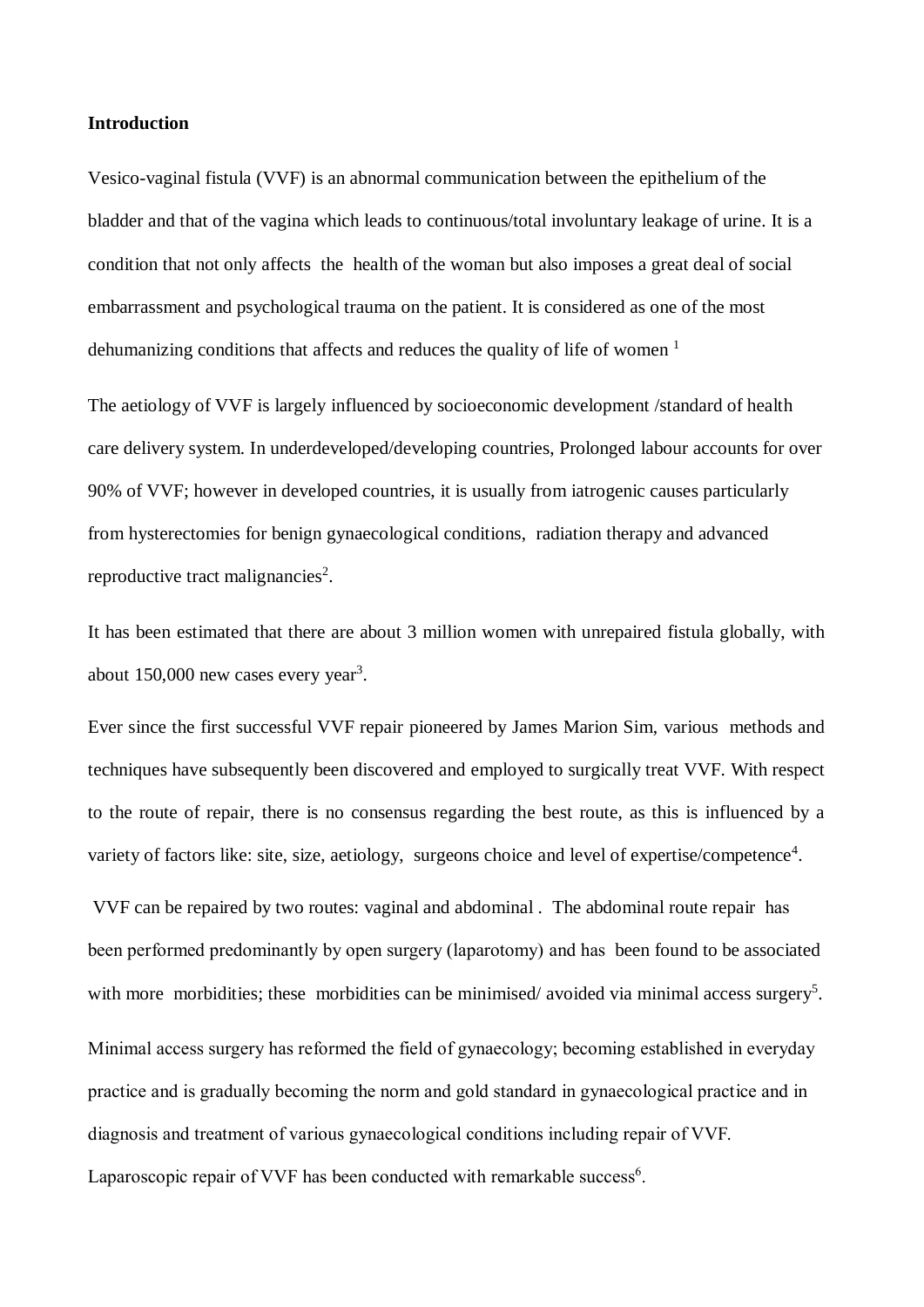The purpose of this article is to review the success rates of the laparoscopic repair of VVF and also highlight some of the benefits/advantages of the laparoscopic repair.

## **MATERIALS AND METHODS**

**Search strategy:** Relevant studies /publications were searched for using Pubmed, Googlescholar, Cochrane library, Sciencedirect, Embase, Medline. The databases were searched using the relevant medical subject headings(MeSH) terms. Search words included: *vesico-vaginal fistula*, *laparoscopic repair, abdominal route.* No restriction was placed on the language of publication.

**Study selection**: Studies selected were original research articles published in the last 10 years with more than 7 patients. Studies greater than 10 years from date of publication and/or studies with less than 8 patients were excluded.

**Data extraction :** The data assessed from the studies included : success rate, mean blood loss, mean operating time, length of hospital stay, major intraoperative complications and conversion to open surgery.

**RESULTS:** Within the limits of literature search, 14 full text articles met the aforementioned criteria. All articles were retrospective, there were no prospective studies or randomised controlled trials. From this review, a total of 269 patients underwent laparoscopic repair of VVF. 231 (85.9%) cases were primary repairs while 38(14.1%) cases had previous failed repairs. Nine out of the fourteen series reviewed reported a success rate of 100%, the other series reported success rates of 98, 95.5, 91.6, 87.5 and 86% respectively. Laparoscopic repair failed in only 9 out of the 269 patients (2 out of these 9 patients were those with previously failed repair) . The pooled/overall success rate was 96.7%., while the success rates for those undergoing primary and previously failed repair were 96.9% and 94.7% respectively. Mean Blood loss ranged from 30- 400mls, length of hospital stay ranged from 1.1 to 7.8 days while the mean operating time ranged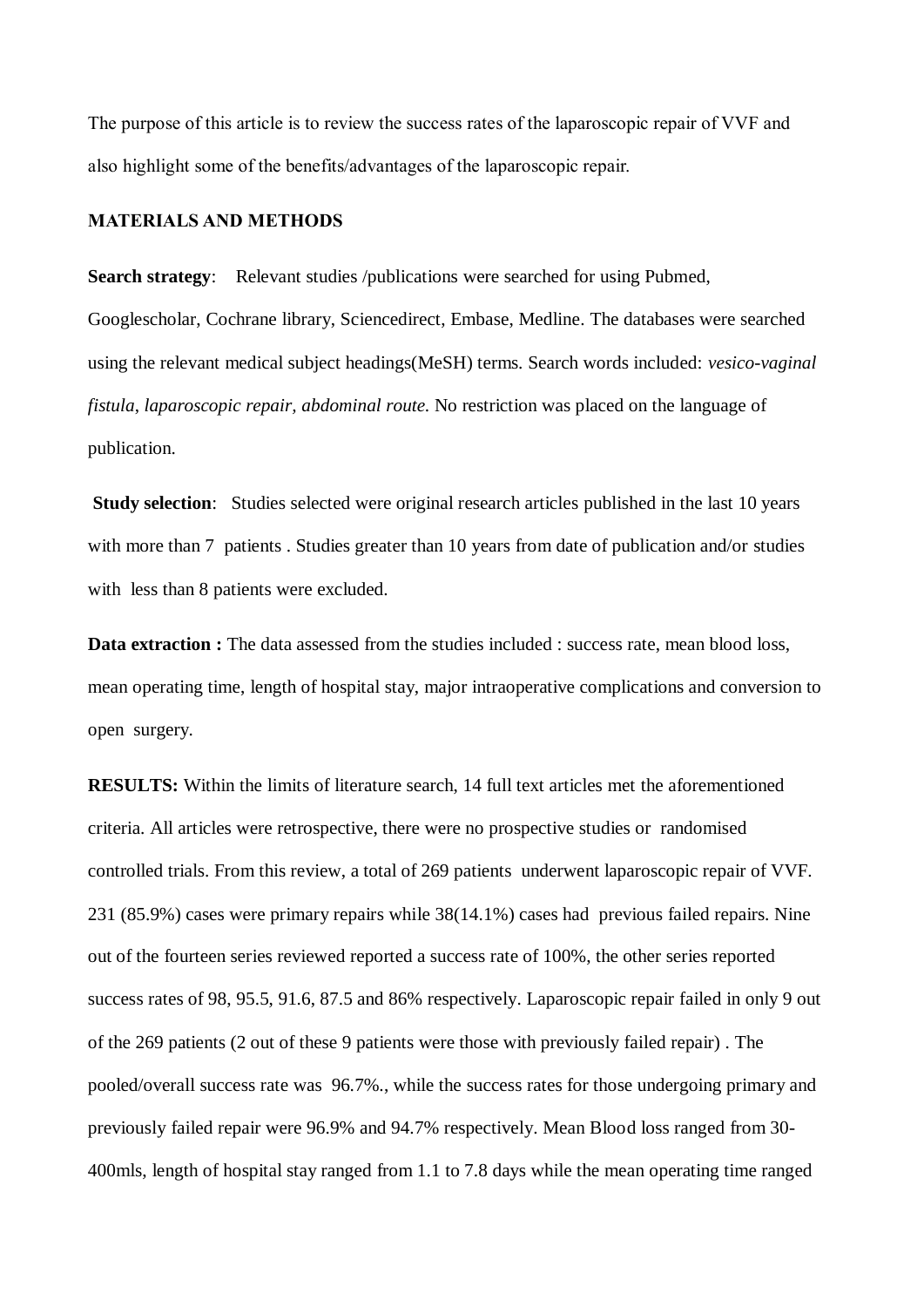from 54 to 229 minutes. There was only one major intra operative complication (bleeding), giving a complication rate of 0.37%. 265 (98.5%) cases were completed laparoscopically; only 4 patients had to be converted to open surgery due to severe adhesions ,the overall/ pooled conversion rate was 1.5%.( Table 1)

| <b>Studies</b>                            | No of<br>patients rate | Cure | <b>Mean</b><br>blood<br>loss(mls) | Hospital<br>stay<br>(days) | <b>Mean</b><br><b>Operating</b><br>time<br>(minutes) | <b>Complication Conversion</b> |                  |
|-------------------------------------------|------------------------|------|-----------------------------------|----------------------------|------------------------------------------------------|--------------------------------|------------------|
| Utrera et al <sup>7</sup> 8               |                        | 100  | No data                           | 4.7                        | 150                                                  | $\overline{0}$                 | $\overline{0}$   |
| <b>Abdelkarim</b><br>et al <sup>8</sup>   | 15                     | 100  | 110                               | 3.1                        | 171.6                                                | $\boldsymbol{0}$               | $\boldsymbol{0}$ |
| <b>Miklos et</b>                          | 44                     | 98   | 39                                | 1.1                        | 144.8                                                | $\boldsymbol{0}$               | $\boldsymbol{0}$ |
| $al^9$<br>Sharma et<br>al <sup>10</sup>   | 22                     | 100  | 75                                | 5                          | 140                                                  | $\overline{0}$                 | $\overline{0}$   |
| Shah et al <sup>11</sup>                  | 22                     | 86   | 180                               | 4.5                        | 145                                                  | $\boldsymbol{0}$               | 3                |
| Xiong et $l^{12}$                         | 22                     | 95.5 | 52                                | 5.6                        | 98.6                                                 | $\overline{0}$                 | $\boldsymbol{0}$ |
| Chu lei et<br>al <sup>13</sup>            | 11                     | 100  | 229.4                             | No data                    | 80.2                                                 | $\overline{0}$                 | $\overline{0}$   |
| Abreu et<br>al <sup>14</sup>              | 8                      | 87.5 | No data                           | No data                    | No data                                              | $\mathbf{1}$                   | $\mathbf{1}$     |
| Javali et al <sup>15</sup>                | 22                     | 100  | 35                                | 1.5                        | 75                                                   | $\overline{0}$                 | $\overline{0}$   |
| <b>Mallikajuna</b><br>et al <sup>16</sup> | 20                     | 100  | 30                                | 2.5                        | 54                                                   | $\boldsymbol{0}$               | $\boldsymbol{0}$ |
| Rizvi et $al17$                           | 8                      | 100  | 60                                | No data                    | 145                                                  | $\overline{0}$                 | $\boldsymbol{0}$ |
| <b>Zhang et</b><br>$tal^{18}$             | 18                     | 100  | 95                                | $5\overline{)}$            | 135                                                  | $\boldsymbol{0}$               | $\boldsymbol{0}$ |
| <b>Gonzalez et</b><br>al <sup>19</sup>    | 36                     | 91.6 | No data                           | 7.8                        | 140.4                                                | $\boldsymbol{0}$               | $\boldsymbol{0}$ |
| <b>Ghosh et</b><br>al <sup>20</sup>       | 13                     | 100  | 58.69                             | $\overline{4}$             | No data                                              | $\boldsymbol{0}$               | $\overline{0}$   |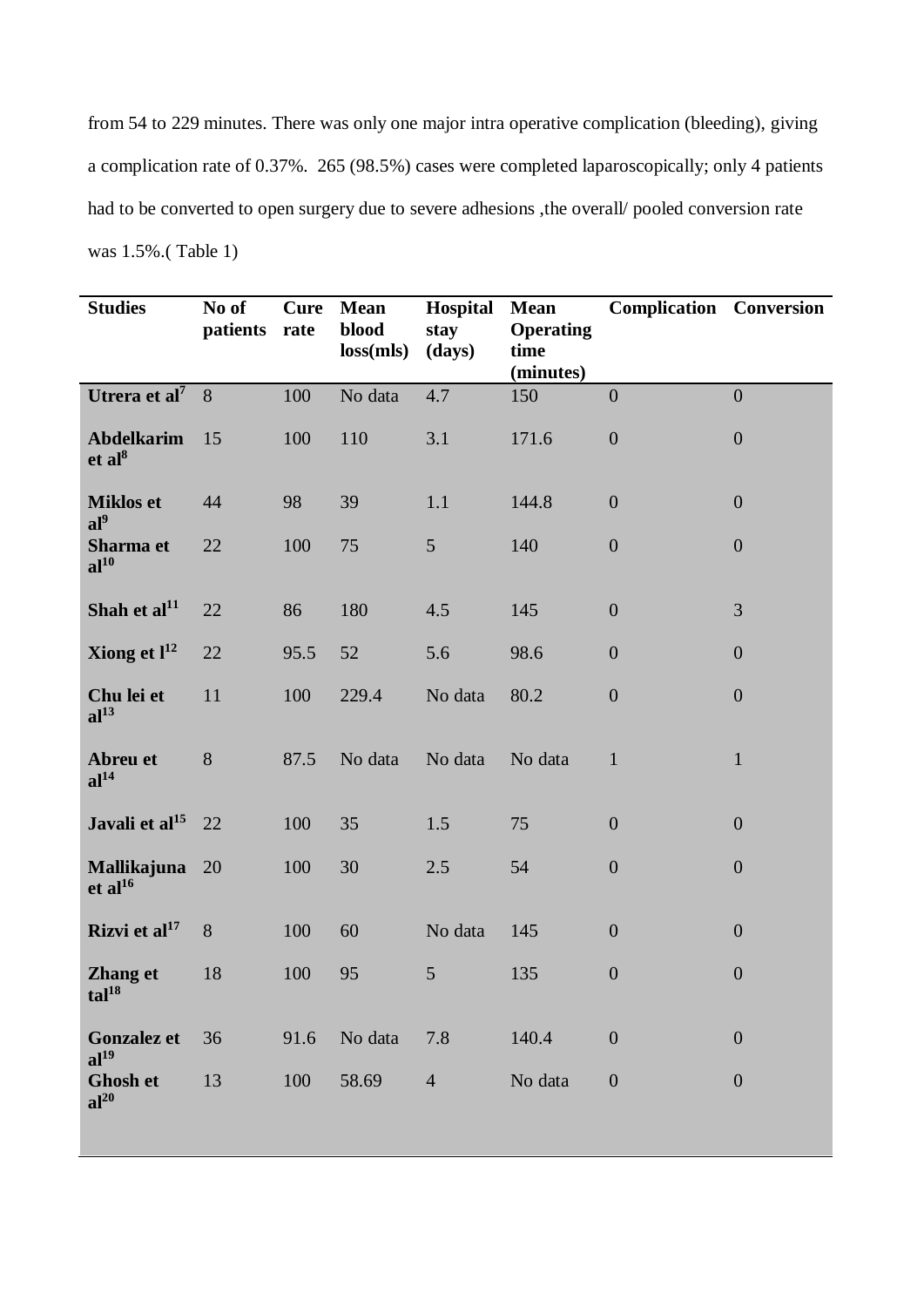#### **Discussion**

The first laparoscopic VVF repair was reported by Nezhat et al in 1994<sup>16</sup>. Like any advancement in medical practice, it was initially greeted with a lot of scepticism and criticism. However over the years this approach has come to be embraced and has gained more acceptance among fistula repair surgeons because of the available evidence which has proved it to be very effective. Metaanalysis and comparative studies have found the success rates between laparoscopic and open laparotomy to be comparable with a statistically significant shorter hospital stay and reduced blood loss 6,12,20 .

Previously it was thought that the laparoscopic route may be associated with a lot of conversions to open surgery, this review has disproved that, as only 4 out of 256 repairs were converted to open surgery. Interestingly, conversions were not due to complication of laparoscopy per se but rather from dense intra-abdominal adhesions/fibrosis (due to previous surgeries) which in itself is a relative contraindication to laparoscopy.

It was also thought that laparoscopic repair may not be suitable for patients with previously failed repair ,however this review has revealed that the success rate for primary repair and those with previously failed repairs are comparable.

With a complication rate of less than 1% from this review, credence has been lent to the safety of laparoscopic approach to VVF repair. The safety and minimal blood loss in laparoscopic repair may be attributed to the enhanced /magnified vision during surgery which affords the surgeon the benefit of dissecting tissues with a high degree of precision and accuracy without iatrogenic injury to adjacent structures. The pnuemoperitoneum also functions as a haemostatic tamponade to help minimize blood loss.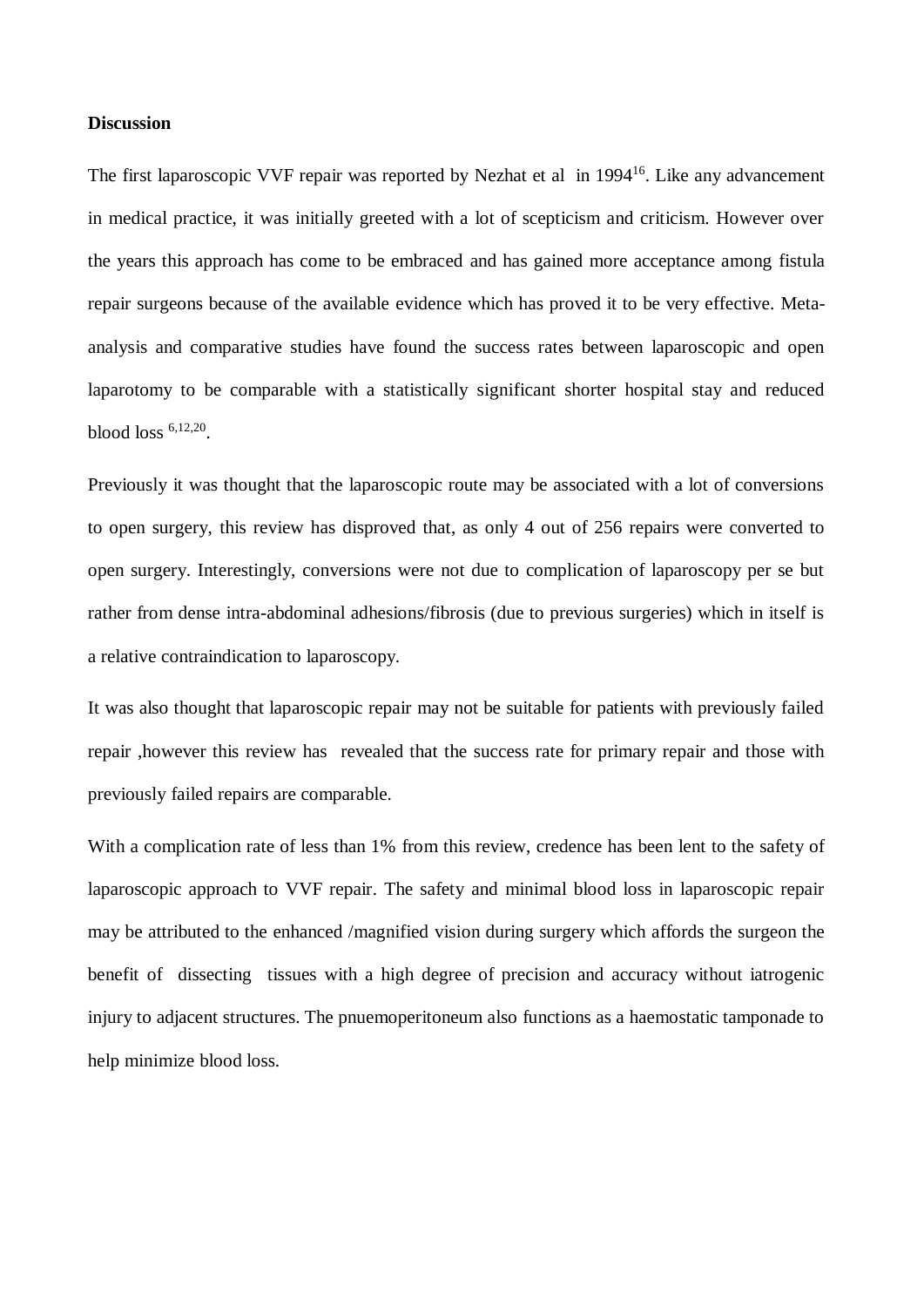The quick recovery period, reduced hospital stay and better cosmesis associated with laparoscopic repair has shown that this approach confers on the patient some cost benefit or cost utility.

Laparoscopic repair of VVF is a highly technical and advanced laparoscopic procedure which involves a lot of intracorporeal suturing and knot tying, this underscores the need for proper training and skill acquisition in order to attain expertise and competence before it should be embarked upon. However, the advent of barbed sutures which eliminates the need for knot tying can enhance surgical efficiency and significantly shorten the operating time<sup>21</sup>.

## **Conclusion**

Laparoscopic approach to the surgical management of VVF is effective, safe and associated with minimal complications.

Fistula repair surgeons (particularly) in developing countries should acquire the necessary skills and acquaint themselves with this route of repair in other for patients to benefit from the advantages which this approach confers.

Studies done so far on laparoscopic repair of VVF have been retrospective studies. There is need for prospective and randomized controlled trials to further substantiate and strengthen the already existing body of evidence .

# **Acknowledgement**

The author wishes to acknowledge the entire training staff of world laparoscopy Hospital, Gurgaon India, led by Prof R.K Mishra and Dr Chowhan.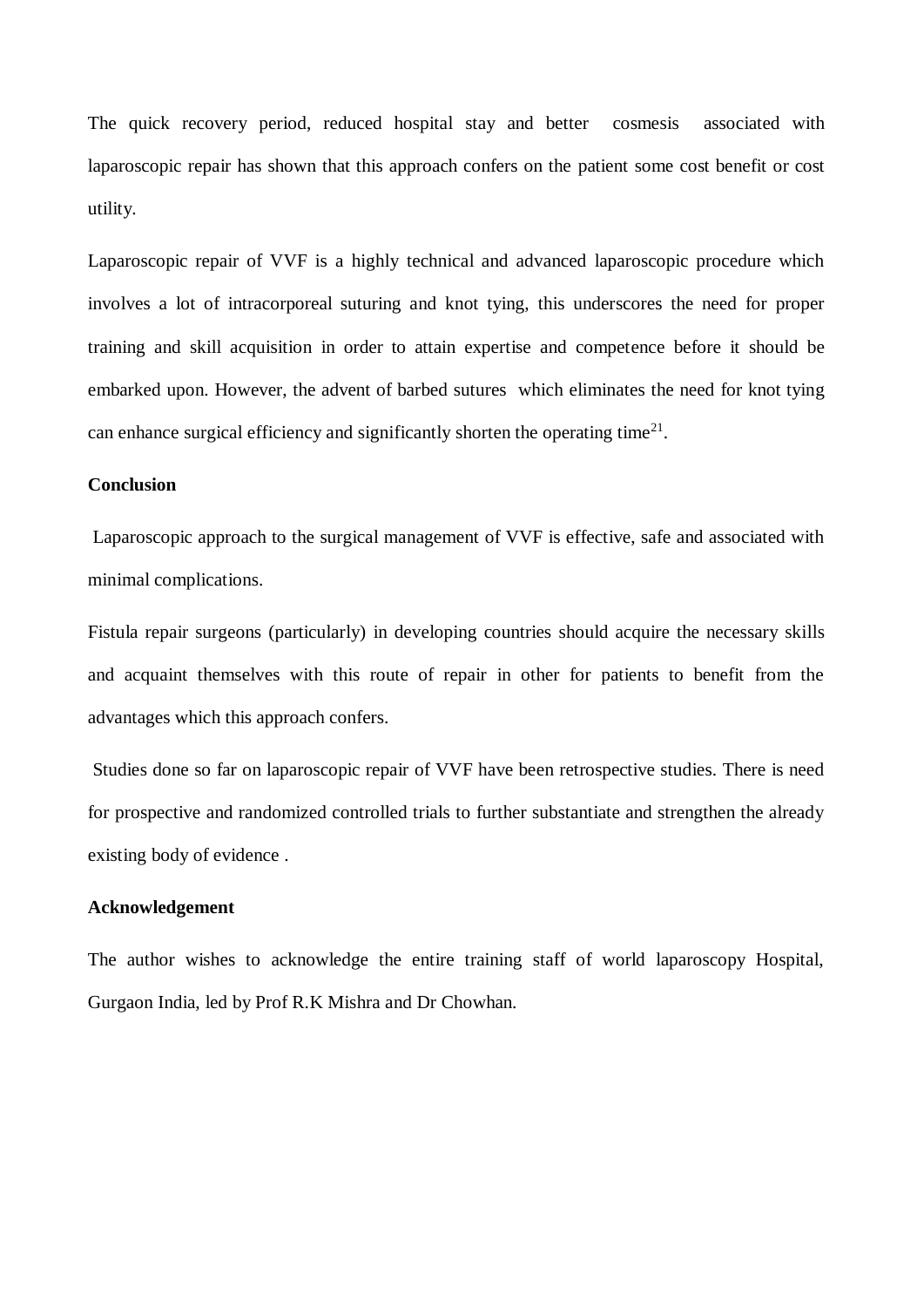## **REFERENCES**

**1.** Ijaiya MA, Rahman AG, Aboyeji AP, Olatinwo AW, Esuga SA, Ogah OK, et al. Vesicovaginal fistula: a review of nigerian experience. *West Afr J Med*. 2010; 29(5):293-298.

2. Mselle LT, Kohi TW, Mvungi A, Evjen-Olsen B, Moland KM. Waiting for attention and care: birthing accounts of women in rural Tanzania who developed obstetric fistula as an outcome of labor. BMC Pregnancy Childbirth. 2011;11:75.

3. Adegoke AI. Prevalence of anaemia in obstetric fistula patients in Abakaliki. Int J Res Med Sci 2018;6:2611-4.

4. Abdel-Karim AM, Mahfouz W. Laparoscopic VVF Repair: Current Trends. *Current Women's Health Reviews,* 2013, *9,:*93-98

5. Nwogu-Ikojo E, Chigbu C, Iloabachie G. Bladder-only Repair Of Vesicovaginal Fistula: Twelve Years Experience In South-eastern Nigeria. *Webmed Cen Obstet Gynaecol*. 2010; 1(10): 1-4.

6. Bodner-Adler B, Hanzal E, Pablik E, Koelbl H, Bodner K. Management of vesicovaginal fistulas (VVFs) in women following benign gynaecologic surgery: A systematic review and metaanalysis. PLoS ONE 2017; 12(2): e0171554.

7. [Utrera NM,](https://www.ncbi.nlm.nih.gov/pubmed/?term=Utrera%20NM%5BAuthor%5D&cauthor=true&cauthor_uid=23269335) [Foneron A,](https://www.ncbi.nlm.nih.gov/pubmed/?term=Foneron%20A%5BAuthor%5D&cauthor=true&cauthor_uid=23269335) [Castillo OA.](https://www.ncbi.nlm.nih.gov/pubmed/?term=Castillo%20OA%5BAuthor%5D&cauthor=true&cauthor_uid=23269335) Laparoscopic vesicovaginal fistula repair. [Arch Esp](https://www.ncbi.nlm.nih.gov/pubmed/23269335)  [Urol.](https://www.ncbi.nlm.nih.gov/pubmed/23269335) 2012 ;65(10):887-90.

8. Abdel-Karim AM, Mousa A , Hasouna M , Elsalmy S Laparoscopic transperitoneal extravesical repair of vesicovaginal fistula. Int Urogynecol J, 2011;22:693–697

9. Miklos JR, Moore RD. Laparoscopic extravesical vesicovaginal fistula repair: our technique and 15-year experience. Int Urogynecol J, 2015. 26:441–446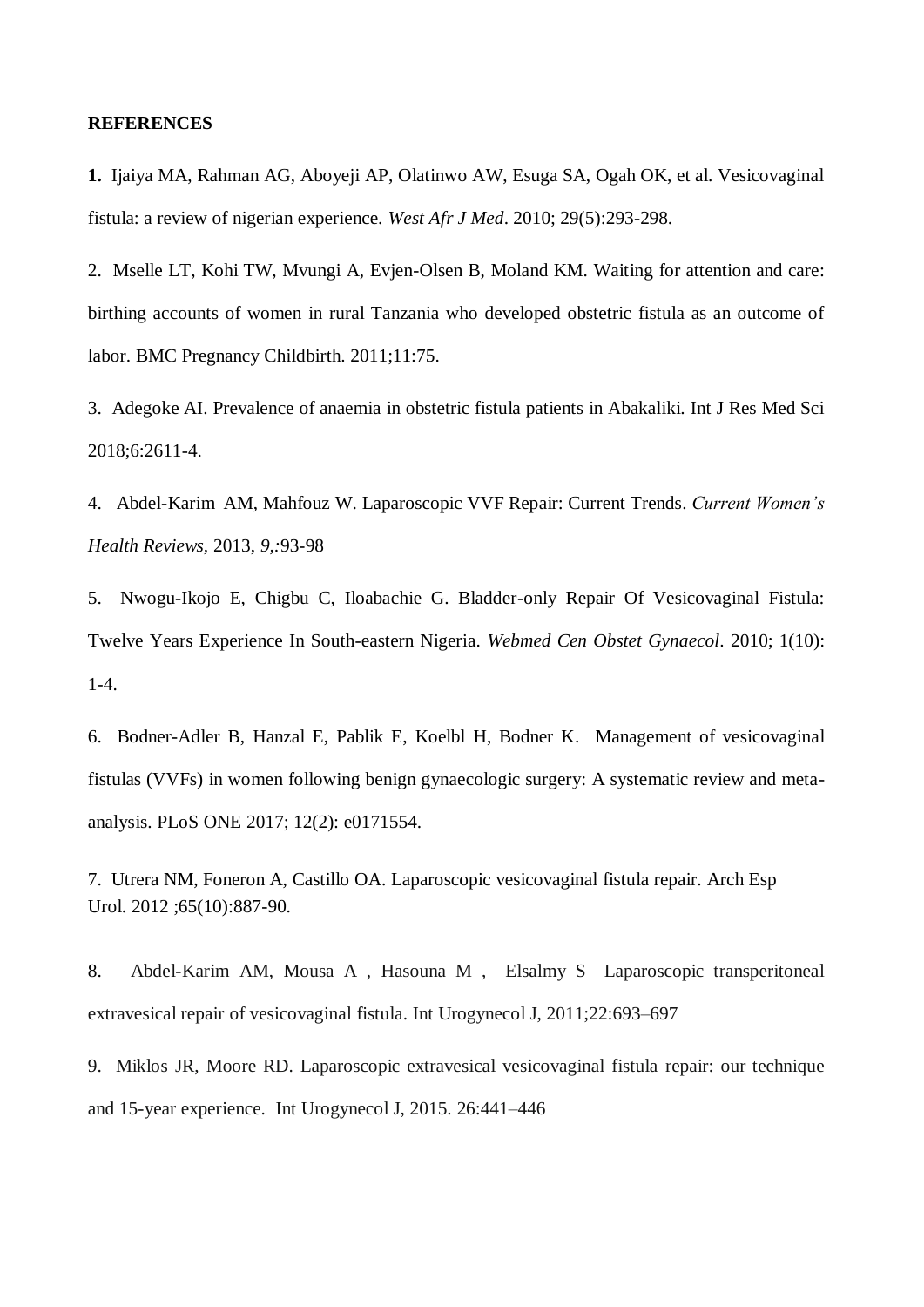10. Sharma S, Rizvi SJ, Bethur SS, Bansal J, Qadri S, Modi P. Laparoscopic repair of urogenital fistulae: A single centre experience. J Min Access Surg 2014;10:180-4.

11. Shuah SJ. Laparoscopic transabdominal transvesical vesicovaginal fistula repair.

[J Endourol.](https://www.ncbi.nlm.nih.gov/pubmed/19583506) 2009 ; 23(7):1135-7.

12. Transperitoneal laparoscopic repair of vesicovaginal fistula for patients with supratrigonal fistula: comparison with open transperitoneal technique. Int Urogynecol J, 2016 ;27(9):1415-22

13. Chu Lei, Wang Jian-Jun, Xiao-Wen Tong, Bo-Zhen Fan, Yi Guo, Huai-Fang Li Laparoscopic repair of iatrogenic vesicovaginal and rectovaginal fistula. Int J Clin Exp Med

#### 2015;8(2):2364-2370

14. Abreu AD , Tanaka M. Laparoscopic Management of Iatrogenic Lesions. J Endourol. 2008;22(6):1279-83

15. Javali TD, Katti A, Nagaraj HK. A . A simplified laparoscopic approach to repair of vesicovaginal fistula: the MS Ramaiah technique . Urology, 2015;85(3):544-6

16. Mallikarjuna C, Maryak P,Reddy S. The AINU Technique for LaparoscopicVesico-Vaginal Fistula Repair: A Preliminary Report Urol Int 2015;95:357–360

17. Rizvi SJ, Gupta R, Patel S, Trivedi A, Trivedi P, Modi P. Modified laparoscopic abdominal vesico-vaginal fistula repair-"Mini-O'Conor" vesicotomy. J Laparoendosc Adv Surg Tech A. 2010; 20(1): 13-15.

18. Zhang Q, Ye Z, Liu F, Qi X, Shao C, He Xet al. Laparoscopic transabdominal transvesical repair of supratrigonal vesicovaginal fistula. Int Urogynecol J. 2013; 24: 337-342

19. González L, Rodríguez R, , Javier A. . Laparoscopic Transperitoneal Vesicovaginal Fistula Repair. Journal of Gynecologic Surgery. 2017; 33(5):1-5